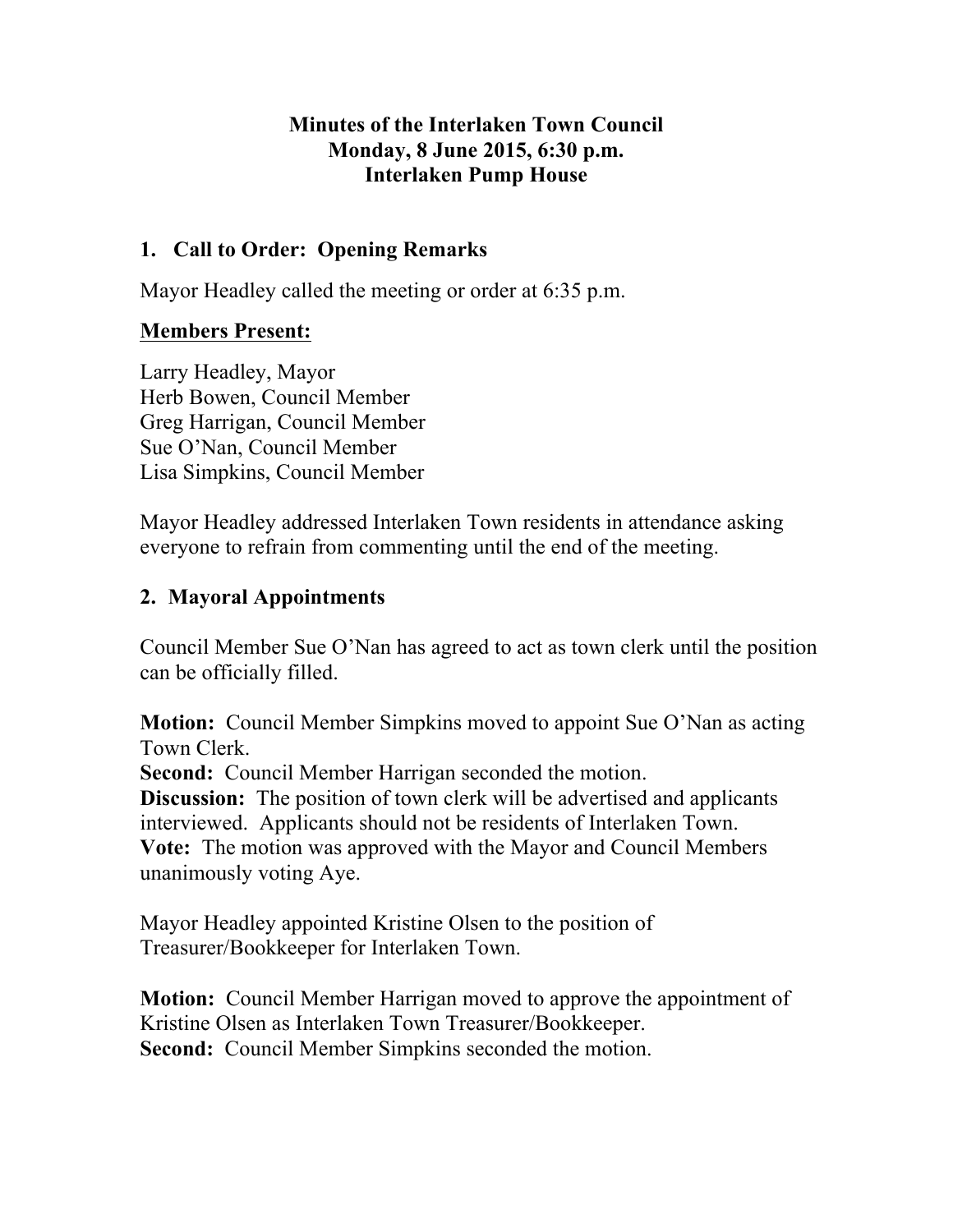**Discussion:** Ms. Olsen is well qualified with exceptional references. She will be hired as a contract laborer with an expected 2 to 4 hrs. per month of service. She will be bonded.

**Vote:** The motion was approved with the Mayor and all Council Members unanimously voting Aye.

Mayor Headley appointed Eric Johnson to the position of Attorney for Interlaken Town.

**Motion:** Council Member O'Nan moved to approve the appointment of Eric Johnson as Interlaken Town Attorney.

**Second:** Council Member Bowen seconded the motion.

**Discussion:** Mr. Johnson has been IMWC's attorney throughout the entire process of incorporating into Interlaken Town. He is well qualified for the position and has a well established rapport with Mayor Headley and the Town Council Members.

**Vote:** The motion was approved with the Mayor and all Council Members unanimously voting Aye.

Mayor Headley appointed Mike Johnson to the position of Engineer for Interlaken Town.

**Motion:** Council Member Simpkins moved to approve the appointment of Mike Johnson as Interlaken Town Engineer.

**Second:** Council Member Harrigan seconded the motion.

**Discussion:** Mr. Johnson has a long history with IMWC and is knowledgeable of Interlaken Town's road system.

**Vote:** The motion was approved with the Mayor and all Council Members unanimously voting Aye.

### **3. Raising Funds for Interlaken Town**

Interlaken Town Attorney Eric Johnson provided information on acceptable regulations for acquiring revenue for Interlaken Town to be self sustainable.

• Levying a general 1% Sales and Use Tax to acquire a share of the sales tax from the State based on the total population of Interlaken Town.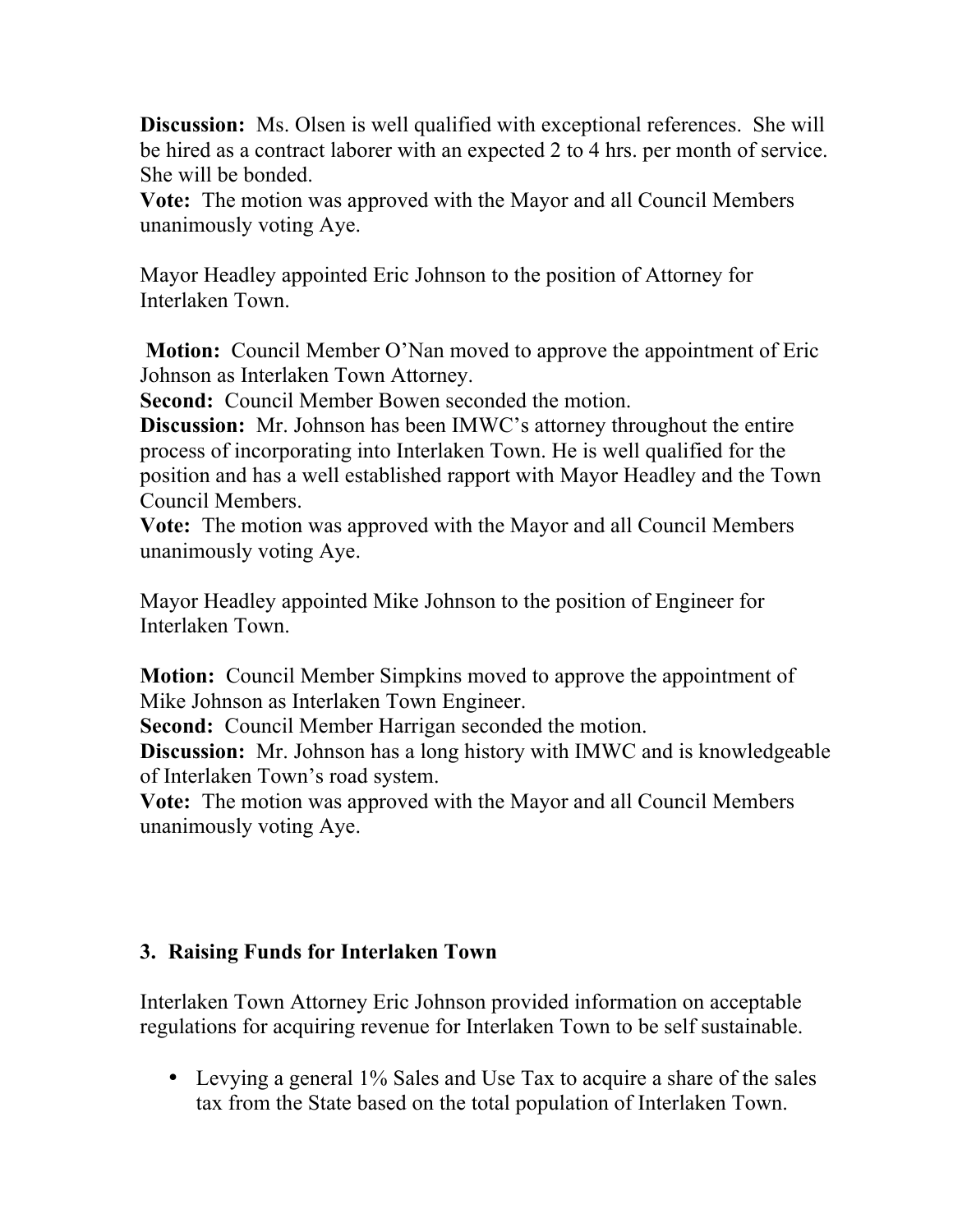**Motion:** Council Member Harrigan moved to levy a general 1% Sales and Use Tax for Interlaken Town and adopt this action as Ordinance No. 1.

**Second:** Council Member Simpkins seconded the motion. **Discussion:** This tax will come from the State as we have no retail sales currently in Interlaken Town. The amount of sales tax will be based on the total population of Interlaken Town. We may conduct a census to obtain an accurate count.

**Vote:** The motion was approved with the Mayor and all Council Members unanimously voting Aye.

- Levying energy tax on utilities and cell phone usage with residents paying an extra tax which would be given back to Interlaken Town.
- Collection of a general property tax from Interlaken Town residents.
- Enacting an enterprise fund to collect fees based on an overuse of water from a set base rate. This process has already been implemented by IMWC.
- Continuation of IMWC's annual assessment. This will have to be divided and shared between Interlaken Town and IMWC

**3a.** Interlaken Town is required by the State to hold a public hearing in order to collect a special assessment. Notice to residents of hearing must be published 30 days in advance with weekly notifications. Residents can object to the special assessment in writing up to 15 days after the public hearing. **3b.** Shareholders of IMWC will need to decide if IMWC will continue to exist or if the water system will be governed by Interlaken Town. A shareholders meeting and public hearing will be held.

• The IMWC board voted to transfer \$12,000 to Interlaken Town to hire a Treasurer/Bookkeeper, continue ongoing road maintenance, and other administrative functions.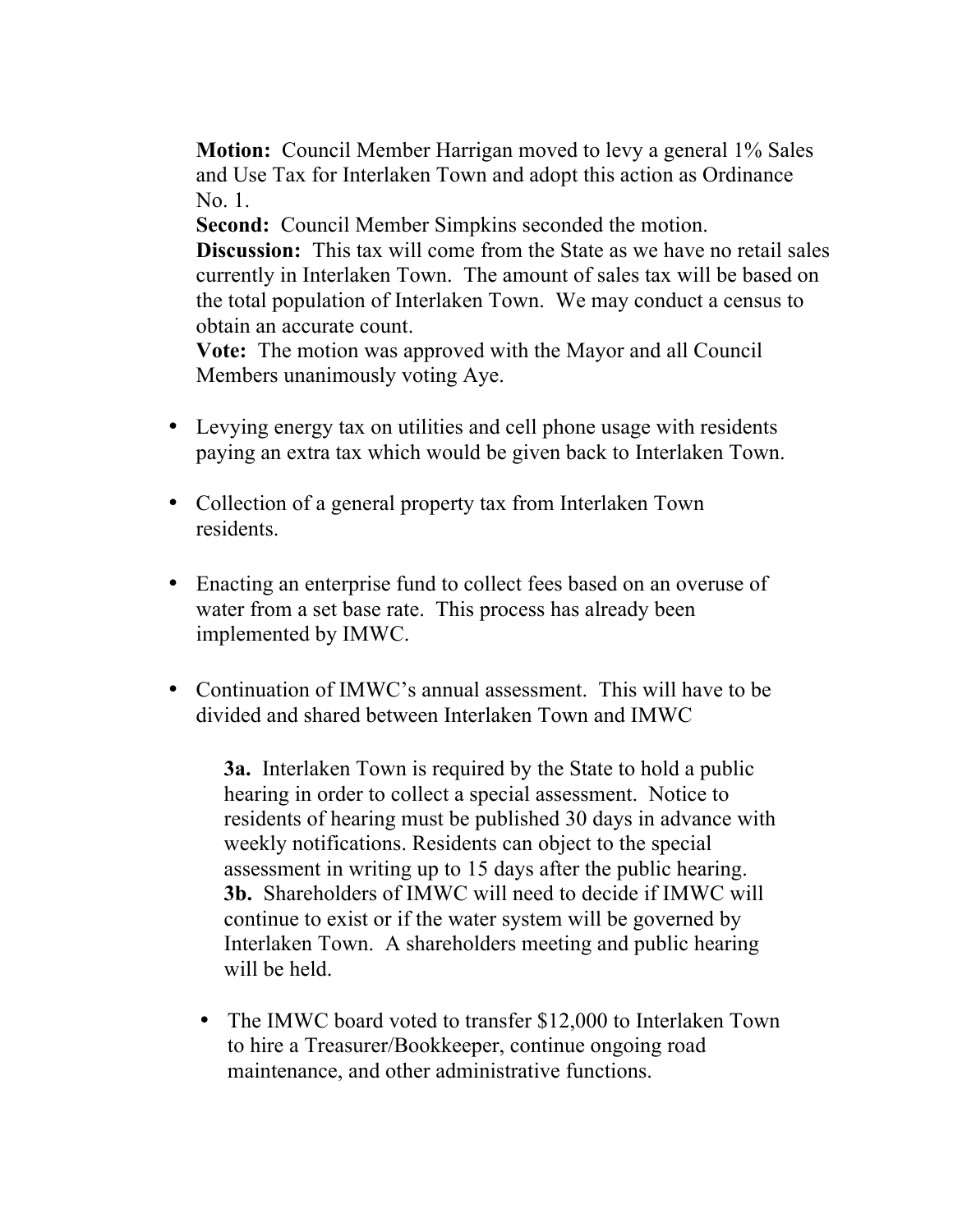• Council Member Simpkins and Harrigan will investigate local banking options and report back to Council.

#### **4. Transfer of roads from Wasatch County to Interlaken Town**

Interlaken Town is waiting for Wasatch County to officially transfer jurisdiction of its roads back to Interlaken Town. The Town will be able to receive road tax funds based on linear mileage. The roads have to be officially classified as B & C roads and Interlaken Town must purchase insurance.

**Motion:** Council Member Harrigan moved to contact the Utah State Tax Commission to obtain road tax funds for class  $B & C$  roads. **Second:** Council Member Simpkins seconded the motion. **Discussion:** Interlaken attorney Eric Johnson will aid in this process. **Vote:** The motion was approved with the Mayor and all Council Members unanimously voting Aye.

### **5. Presentation from Greg Baumgartner, Utah Local Governments Trusts**

Mr. Baumgartner presented information to Council regarding the purchase of Liability, Property, and Workers Compensation insurance for Interlaken Town.

**Motion:** Council Member Simpkins moved to adopt Resolution 2015-01 for approval of insurance offered by Utah Local Governments Trust **Second:** Council Member O'Nan seconded the motion.

**Discussion:** IMWC will retain insurance policy for the water system. Utah Local Governments Trust will cover the water system at such time it is governed by Interlaken Town. Earthquake insurance is included in the property category.

**Vote:** The motion was approved with the Mayor and all Council Members unanimously voting Aye.

### **6. Allocation of funds for Road Repair and Maintenance**

A large pot hole on Interlaken Dr. is collecting water and in need of repair as soon as possible.